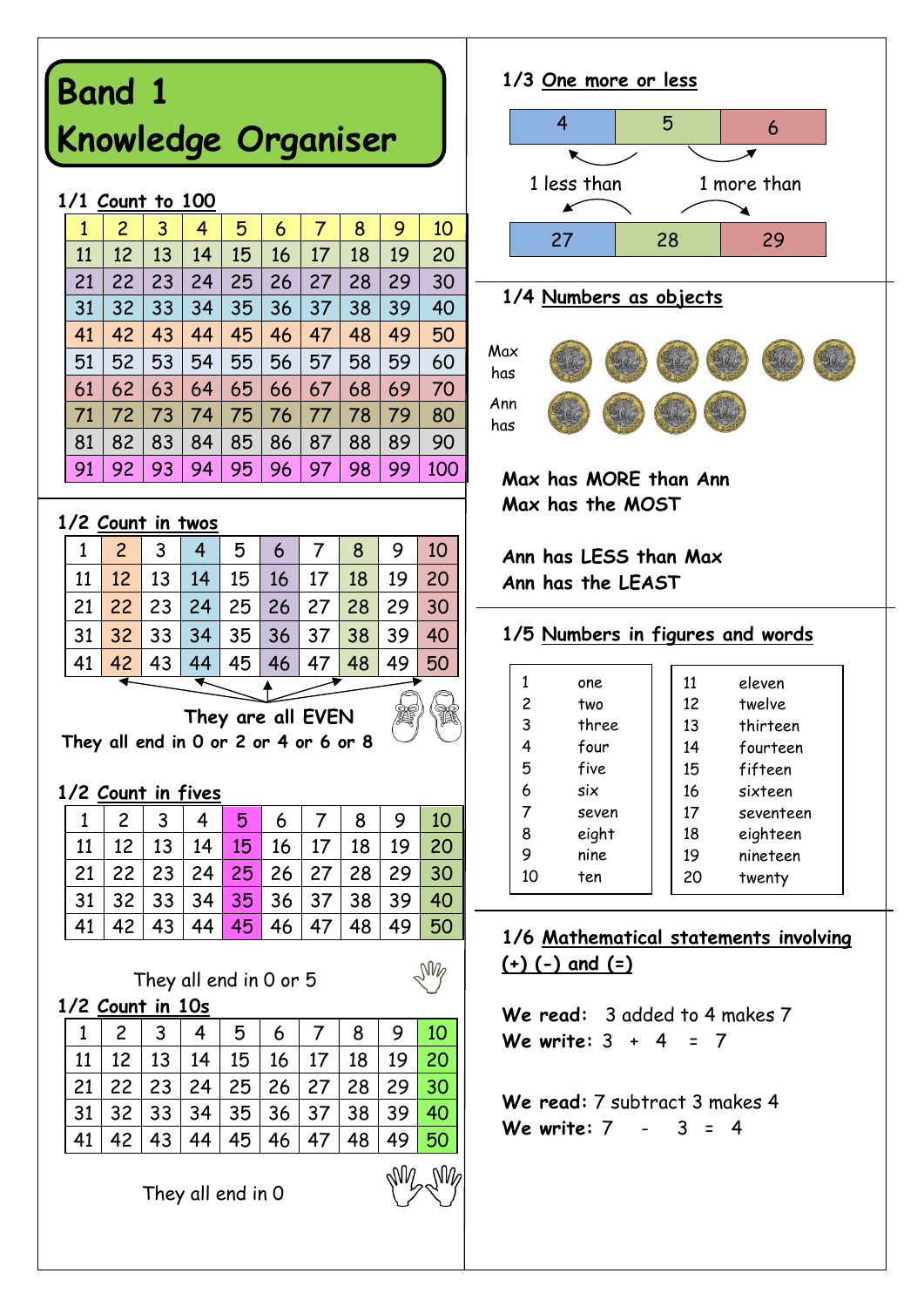

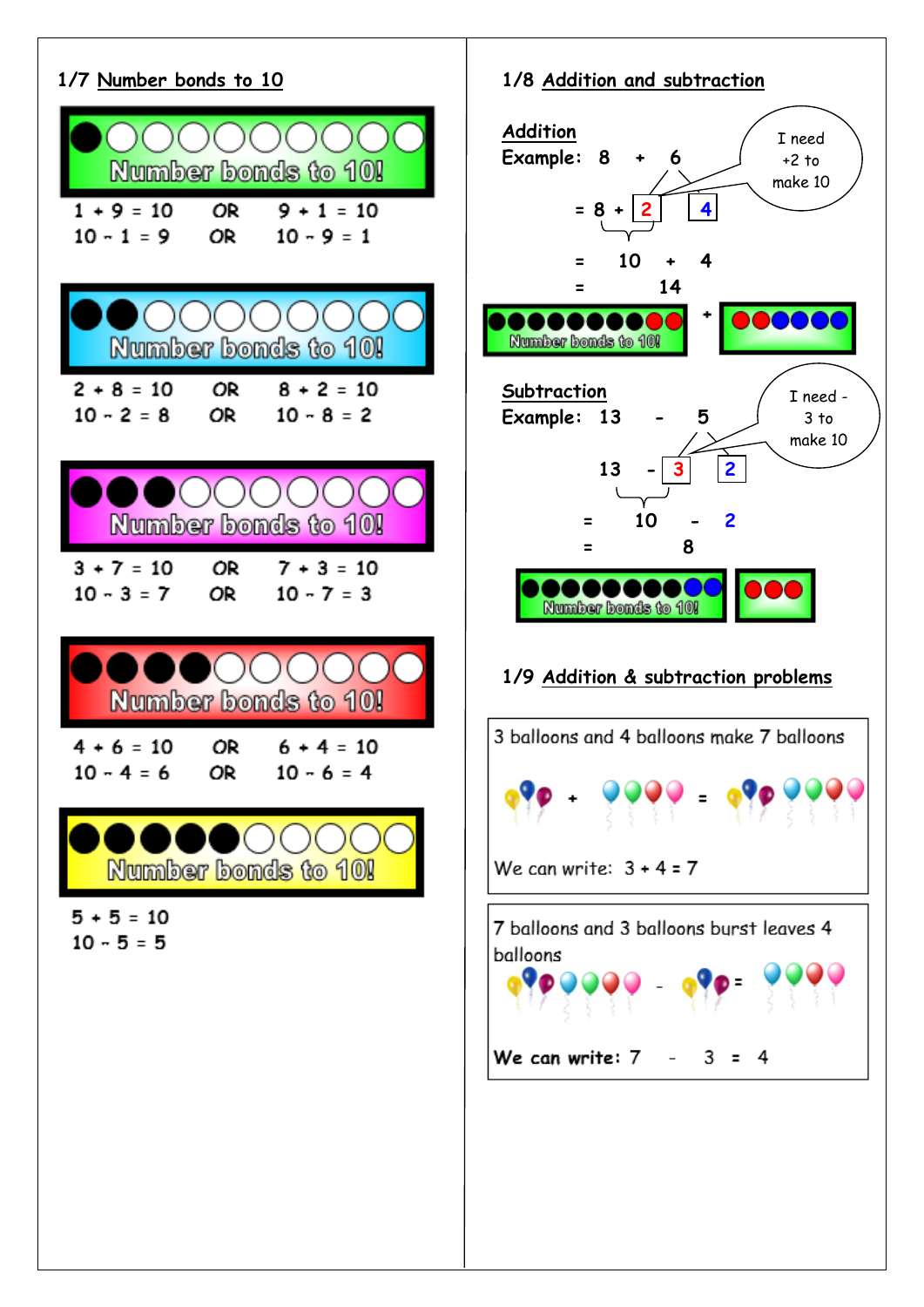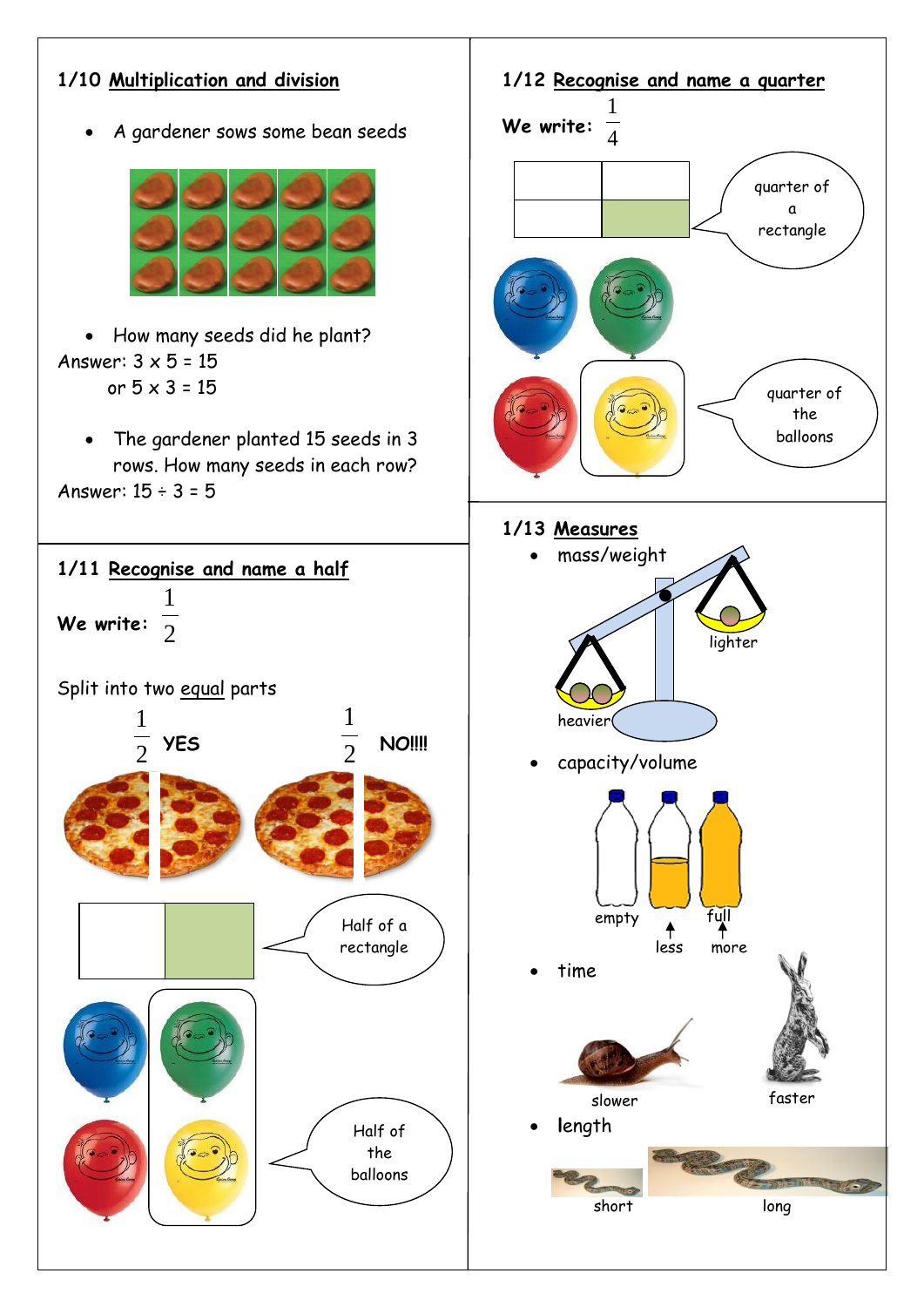### **1/14 Measuring**

 mass/weight weight of an apple – grams

weight of a boy - kilograms

#### capacity/volume medicine spoon - millilitres

bucket of water – litres

• time count to 20 – seconds

eat your dinner – minutes

sleep - hours

• Length A pencil – centimetres

The school hall – metres

Road distance– kilometres





### **1/15 Value of notes**







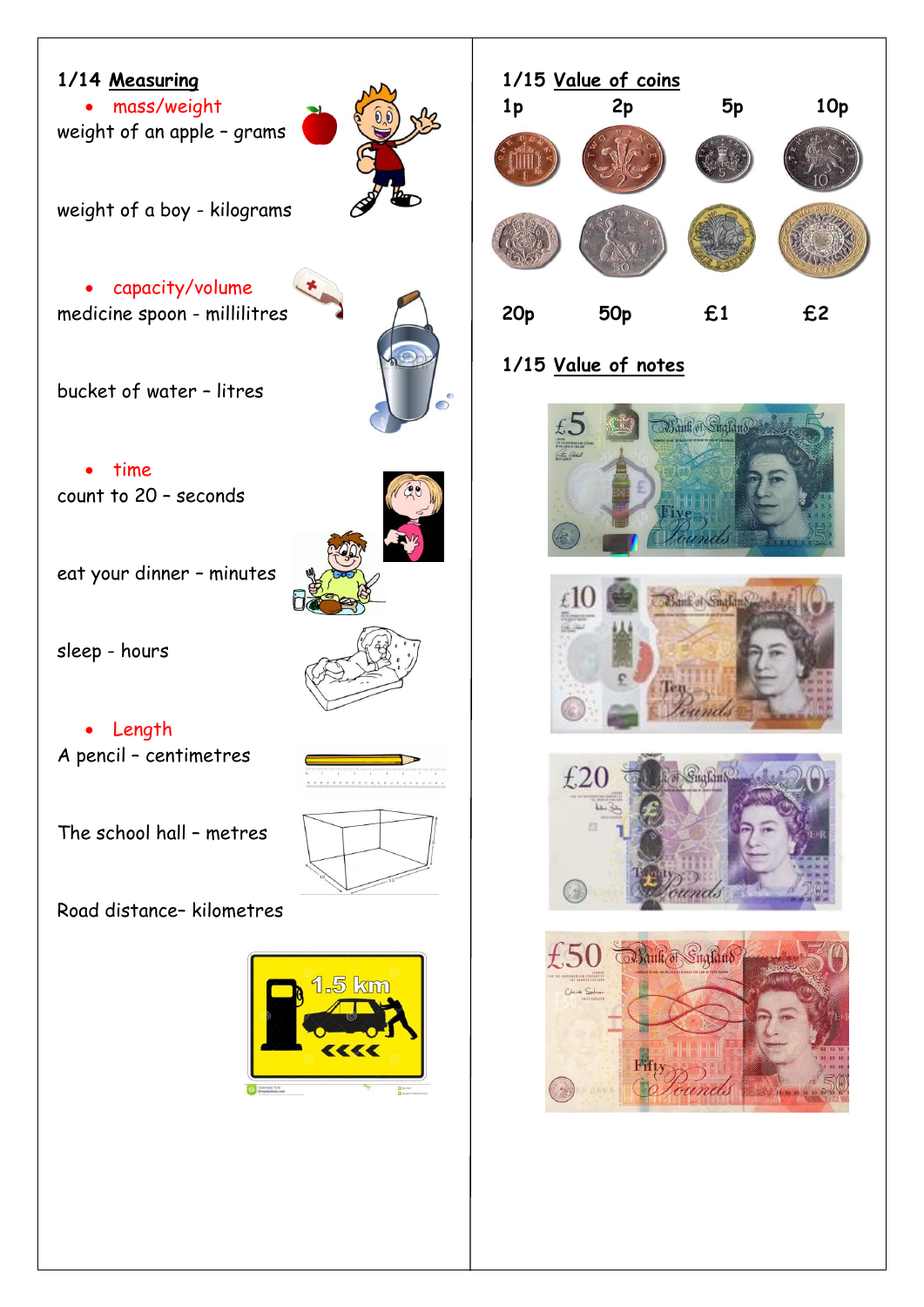## **1/18 Tell the time 1/16 Sequence events** 1. Watched some TV 2. Came home from school The long hand is called the MINUTE hand. The short hand is called the HOUR hand When the **long hand** is on 12, we say **o'clock** 12 3. Brushed my teeth  $\vert$  4. Went to bed D 8 o'clock 3 o'clock When the **long hand** is on 6, we say **'half past'**  $12$  $12$ 5. Had my tea  $\begin{array}{|c|c|} \hline \end{array}$  6. Did my homework Half past 2 Half past 9 **1/19 Recognise 2D shapes 1/17 Dates** Months of the Year Days of the Week Rectangle **January PLANOLY**  Square **MAMPA June**  Triangle Circle *November* **A December To write the date**

Today is \_\_\_\_\_\_\_\_\_\_\_\_\_\_\_\_\_\_\_\_\_